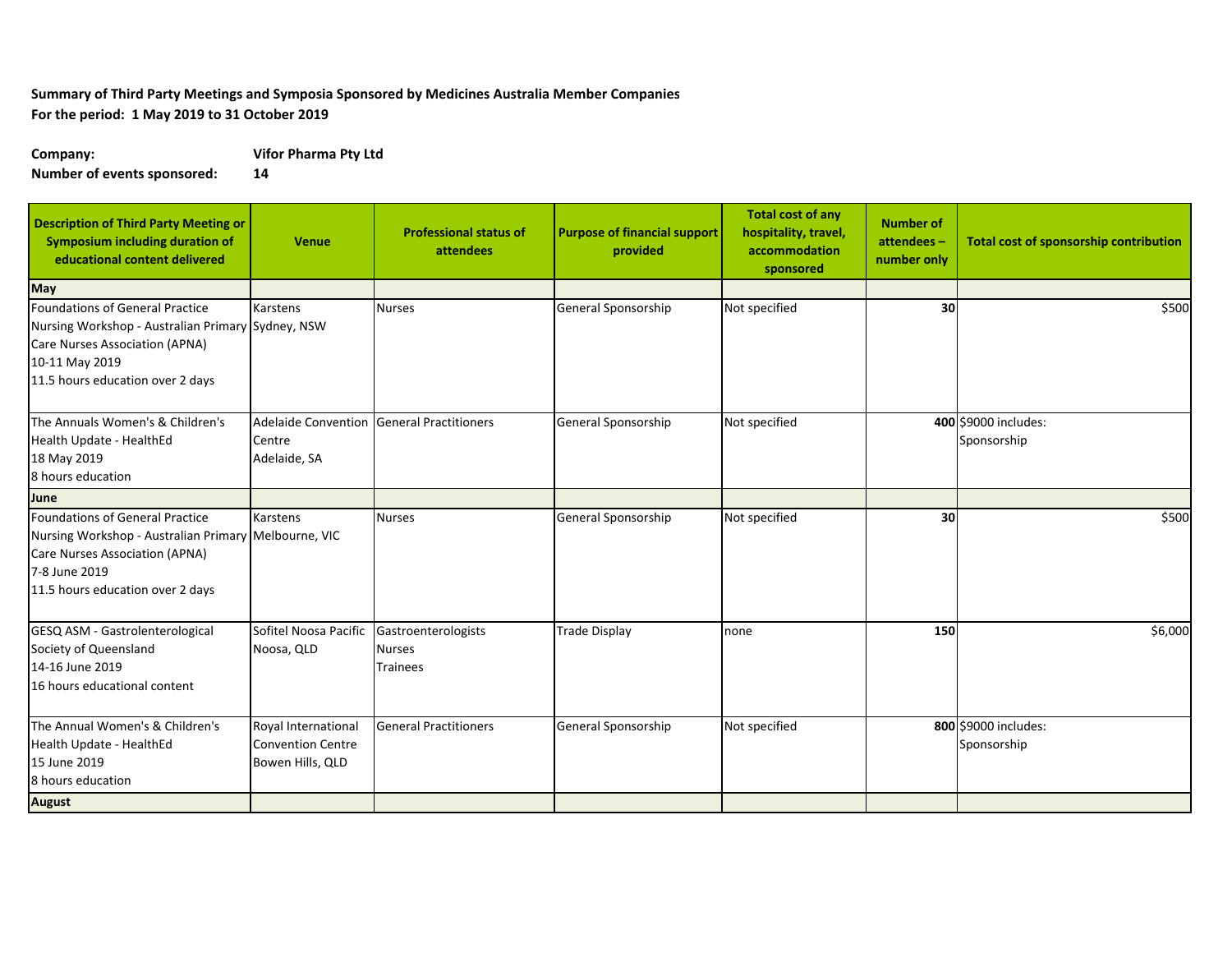| ACRA ASM 2019                         | Kirribilli Club                   | Cardiologists                | General Sponsorship   | Not specified        |    | 200 \$5000, includsive of: |         |
|---------------------------------------|-----------------------------------|------------------------------|-----------------------|----------------------|----|----------------------------|---------|
| 5-7 August 2019                       | Sydney, NSW                       |                              |                       |                      |    | <b>Trade Display</b>       |         |
| 19 hours of education over 3 days     |                                   |                              |                       |                      |    | Sponsorship                |         |
|                                       |                                   |                              |                       |                      |    |                            |         |
| <b>CSANZ 2019</b>                     | Adelaide Convention Cardiologists |                              | Sponsorship and Trade | Not specified        |    | 2000 \$31818 inclusive of: |         |
| 8-11 August 2019                      | Centre                            | Surgeons                     | display               |                      |    | Trade display              |         |
| 23.5 hours of education over 4 days   | Adelaide, SA                      | <b>Nurses</b>                |                       |                      |    | Sponsorship                |         |
|                                       |                                   | <b>Trainees</b>              |                       |                      |    |                            |         |
| Sunshine Coast and Wide Bay 2019      | The Imperial Hotel                | <b>Nurses</b>                | General Sponsorship   | Not specified        | 73 |                            | \$3,500 |
| Nephrology Nurses Seminar - SCUH      | Eumundi, QLD                      |                              |                       |                      |    |                            |         |
| 10-11 August 2019                     |                                   |                              |                       |                      |    |                            |         |
| 9.5 hours of education over 2 days    |                                   |                              |                       |                      |    |                            |         |
| The Annual Women's & Children's       | Perth Convention &                | <b>General Practitioners</b> | General Sponsorship   | Not specified        |    | 500 \$9000 includes:       |         |
| Health Update - HealthEd              | <b>Exhibition Centre</b>          |                              |                       |                      |    | Sponsorship                |         |
| 17 August 2019                        | Perth, QA                         |                              |                       |                      |    |                            |         |
| 8 hours education                     |                                   |                              |                       |                      |    |                            |         |
| Endoskills 2019                       | <b>RPAH</b>                       | Gastroenterologists          | Sponsorship and Trade | Not specified        |    | 400 \$5650 inclusive of:   |         |
| 23 August 2019                        | <b>Sydney NSW</b>                 | <b>Nurses</b>                | display               |                      |    | \$5000 Sponsorship         |         |
| 9 hours of education over 1 day       |                                   | Trainees                     |                       |                      |    | \$650 Trade display        |         |
|                                       |                                   |                              |                       |                      |    |                            |         |
| <b>September</b>                      |                                   |                              |                       |                      |    |                            |         |
| AGW 2019 - Gastroenterological        | <b>Adelaide Convention</b>        | Gastroenterologists          | <b>Trade Display</b>  | None                 |    | 1500 \$16500 inclusive of: |         |
| Soceity of Australia                  | Centre                            | <b>Nurses</b>                |                       |                      |    | Trade display              |         |
| 8-10 September 2019                   | Adelaide, SA                      | Surgeons                     |                       |                      |    |                            |         |
| 23.5 hours of education over 3 days   |                                   | <b>Trainees</b>              |                       |                      |    |                            |         |
|                                       |                                   |                              |                       |                      |    |                            |         |
|                                       |                                   |                              |                       |                      |    |                            |         |
| <b>October</b>                        |                                   |                              |                       |                      |    |                            |         |
| Auslron 2019 - Walter and Eliza Hall  | The Walter and Eliza              | Anaesthetists                | General Sponsorship   | Not Specified        |    | 100 \$30000 inclusive of:  |         |
| <b>Institute of Medical Research</b>  | Hall Institute of                 | Haematologists               |                       |                      |    | Sponsorship                |         |
| 16-17 October 2019                    | <b>Medical Research</b>           | Surgeons                     |                       |                      |    |                            |         |
| 12 hours of education over 2 days     | Parkville, VIC                    | GP's                         |                       |                      |    |                            |         |
|                                       |                                   | Gastroenterologists          |                       |                      |    |                            |         |
|                                       |                                   | <b>Nurses</b>                |                       |                      |    |                            |         |
| Updates of the Mineral Bone Density   | 1 Ford St, Balmain                | <b>Renal Physicians</b>      | General Sponsorship   | \$1171 inclusive of: |    | 11 \$1171 inclusive of:    |         |
| Disorders of Chronic Kidney Disease - | NSW                               |                              |                       | Food & Beverage      |    | Hospitality                |         |
| Liverpool Hospital                    |                                   |                              |                       | Room Hire            |    |                            |         |
| 23 October 2019                       |                                   |                              |                       |                      |    |                            |         |